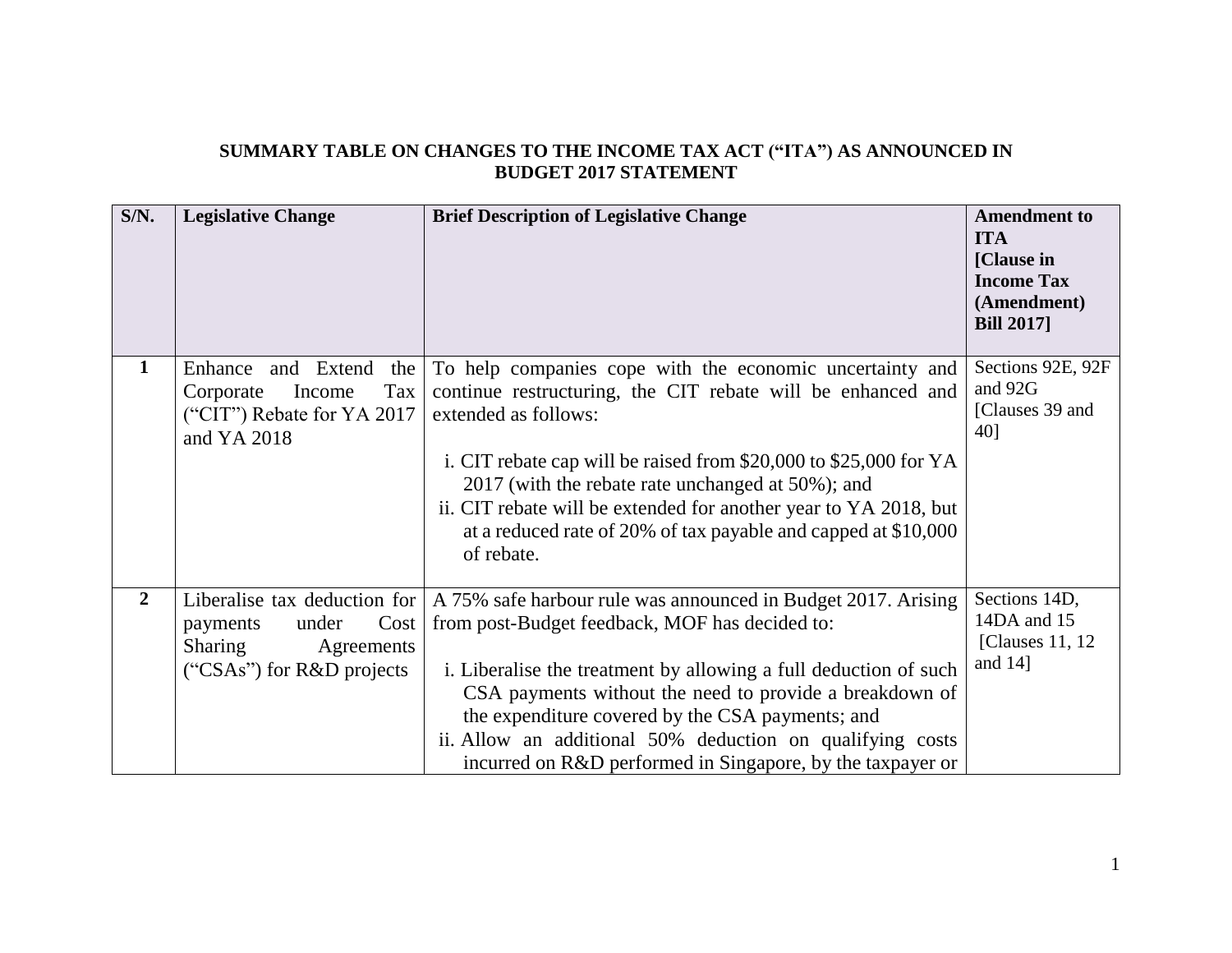| $S/N$ .                 | <b>Legislative Change</b>                                                                                                                        | <b>Brief Description of Legislative Change</b>                                                                                                                                                                                                                                                                                                                                                                                                                                                                                                     | <b>Amendment to</b><br><b>ITA</b><br>[Clause in]<br><b>Income Tax</b><br>(Amendment)<br><b>Bill 2017</b> |
|-------------------------|--------------------------------------------------------------------------------------------------------------------------------------------------|----------------------------------------------------------------------------------------------------------------------------------------------------------------------------------------------------------------------------------------------------------------------------------------------------------------------------------------------------------------------------------------------------------------------------------------------------------------------------------------------------------------------------------------------------|----------------------------------------------------------------------------------------------------------|
|                         |                                                                                                                                                  | a research and development organization on his behalf, under<br>a CSA, even if the costs are reimbursed under the CSA.<br>These changes will apply from YA 2018.                                                                                                                                                                                                                                                                                                                                                                                   |                                                                                                          |
| $3^{\circ}$             | Extend the tax exemption on<br>payments made to non-<br>resident non-individuals for<br>structured products offered<br>by financial institutions | To continue promoting Singapore as a financial hub, the<br>qualifying period for the tax exemption on payments made to<br>non-resident non-individuals for structured products will be<br>extended till 31 March 2021. All other conditions of the scheme<br>remain the same.                                                                                                                                                                                                                                                                      | Section 13<br>[Clause 6]                                                                                 |
| $\overline{\mathbf{4}}$ | Extend the Tax Incentive<br>Schemes for Infrastructure<br>Project                                                                                | To continue the deepening of Singapore's infrastructure<br>expertise, the existing package of tax incentive schemes for<br>infrastructure project will be extended till 31 December 2022,<br>with the exception of the remission of stamp duty payable on<br>instruments transferring qualifying infrastructure projects/assets<br>to qualifying entities listed, or to be listed, on the Singapore<br>Exchange. The stamp duty remission will be allowed to lapse<br>after 31 March 2017. All other conditions of the schemes remain<br>the same. | Sections 13 and<br>43ZD<br>[Clauses 6 and<br>$32$ ]                                                      |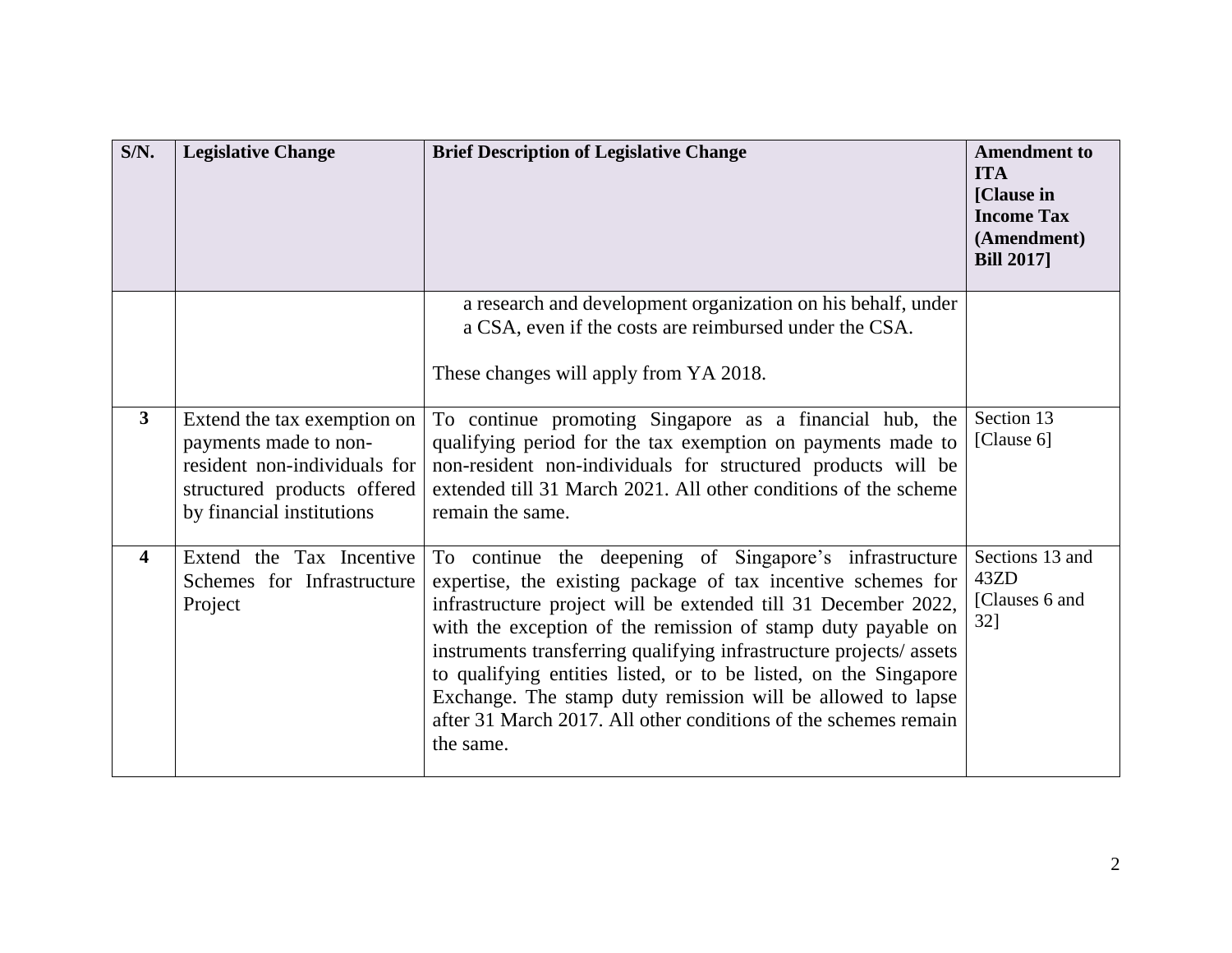| $S/N$ .        | <b>Legislative Change</b>                                                                                                             | <b>Brief Description of Legislative Change</b>                                                                                                                                                                                                                                                                                                                                                                                 | <b>Amendment to</b><br><b>ITA</b><br>[Clause in]<br><b>Income Tax</b><br>(Amendment)<br><b>Bill 2017</b> |
|----------------|---------------------------------------------------------------------------------------------------------------------------------------|--------------------------------------------------------------------------------------------------------------------------------------------------------------------------------------------------------------------------------------------------------------------------------------------------------------------------------------------------------------------------------------------------------------------------------|----------------------------------------------------------------------------------------------------------|
| $\overline{5}$ | Withdraw<br>the<br>Tax<br>Deduction<br>for Computer<br>Donation scheme                                                                | As the objective of the scheme has been achieved, the scheme will<br>be withdrawn after 20 February 2017.                                                                                                                                                                                                                                                                                                                      | Section 37<br>[Clause 24]                                                                                |
| 6              | Withdraw the Accelerated<br>Depreciation Allowance for<br><b>Energy Efficient Equipment</b><br>and Technology ("ADA-<br>EEET") scheme | To streamline incentives that promote energy efficiency, the<br>ADA-EEET scheme introduced in 1996 will be withdrawn after<br>31 December 2017. No ADA-EEET will be granted for<br>equipment installed on or after 1 January 2018.<br>Existing incentives such as Investment Allowance – Energy<br>Efficiency scheme and the Productivity Grant (Energy<br>Efficiency), will continue to promote energy efficiency.            | Section 19A<br>[Clause 15]                                                                               |
| $\overline{7}$ | refine<br>Extend<br>and<br>the<br>Aircraft<br>Leasing Scheme<br>("ALS")                                                               | To continue encouraging the growth of the aircraft leasing sector<br>in Singapore, the ALS will be extended and refined as follows:<br>i. The ALS will be extended till 31 December 2022; and<br>ii. The concessionary tax rates on income derived from the<br>leasing of aircraft or aircraft engines and the conducting of<br>qualifying ancillary activities will be streamlined from 5%<br>and 10% to a single rate of 8%. | Sections 43Y and<br>43Z<br>[Clauses 30 and<br>$31$ ]                                                     |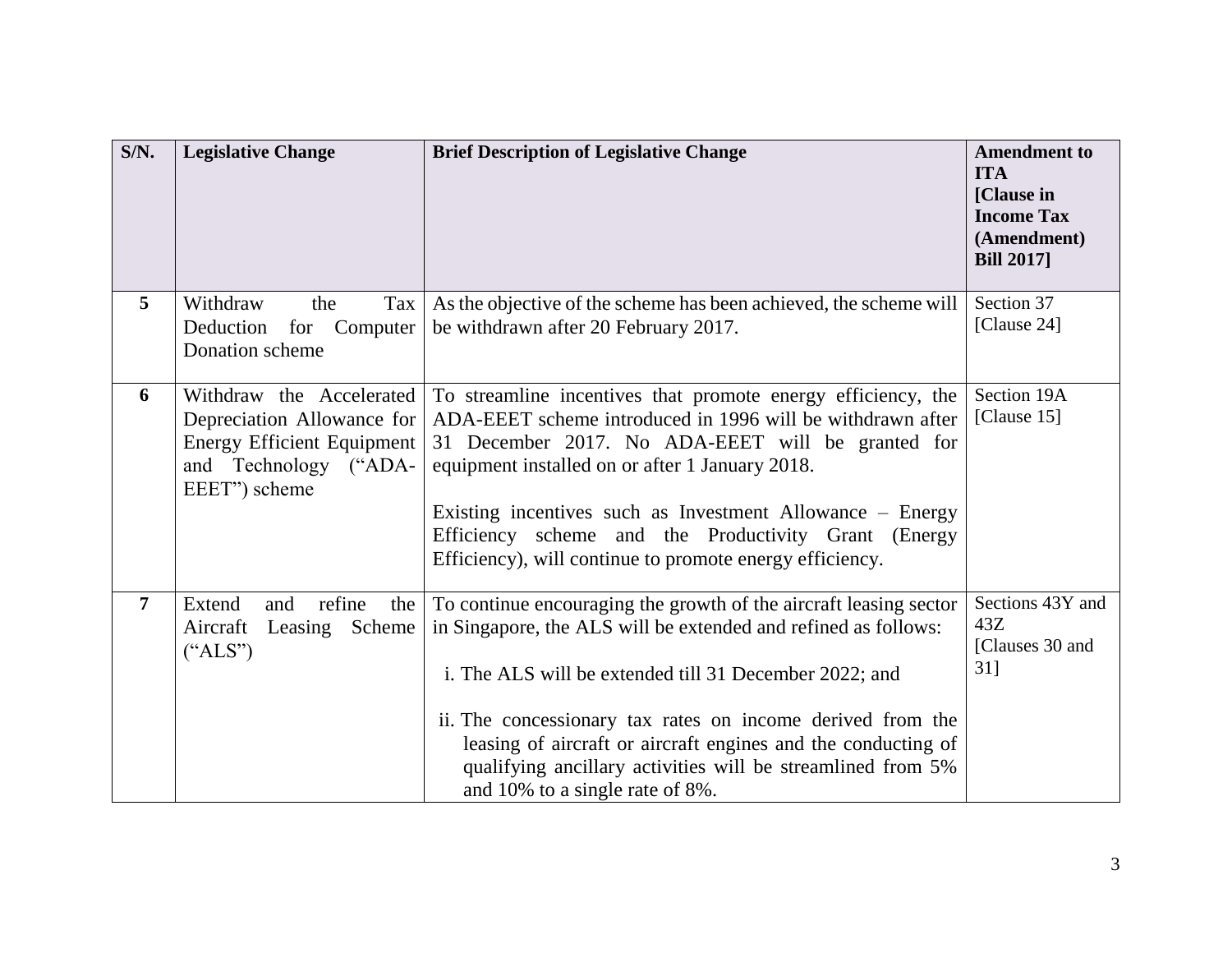| $S/N$ . | <b>Legislative Change</b>                                                               | <b>Brief Description of Legislative Change</b>                                                                                                                                                 | <b>Amendment to</b><br><b>ITA</b><br>[Clause in]<br><b>Income Tax</b><br>(Amendment)<br><b>Bill 2017</b> |
|---------|-----------------------------------------------------------------------------------------|------------------------------------------------------------------------------------------------------------------------------------------------------------------------------------------------|----------------------------------------------------------------------------------------------------------|
|         |                                                                                         | The refinement in (ii) will apply to new or renewed incentive<br>awards approved on or after 1 April 2017.                                                                                     |                                                                                                          |
| 8       | Grant a Personal Income Tax<br>Resident<br>Rebate<br>for<br><b>Individual Taxpayers</b> | To provide a personal income tax rebate of 20% of tax payable<br>by tax resident individuals for YA 2017 (i.e. for income earned in<br>2016). The rebate will be capped at \$500 per taxpayer. | [Clause $46$ ]                                                                                           |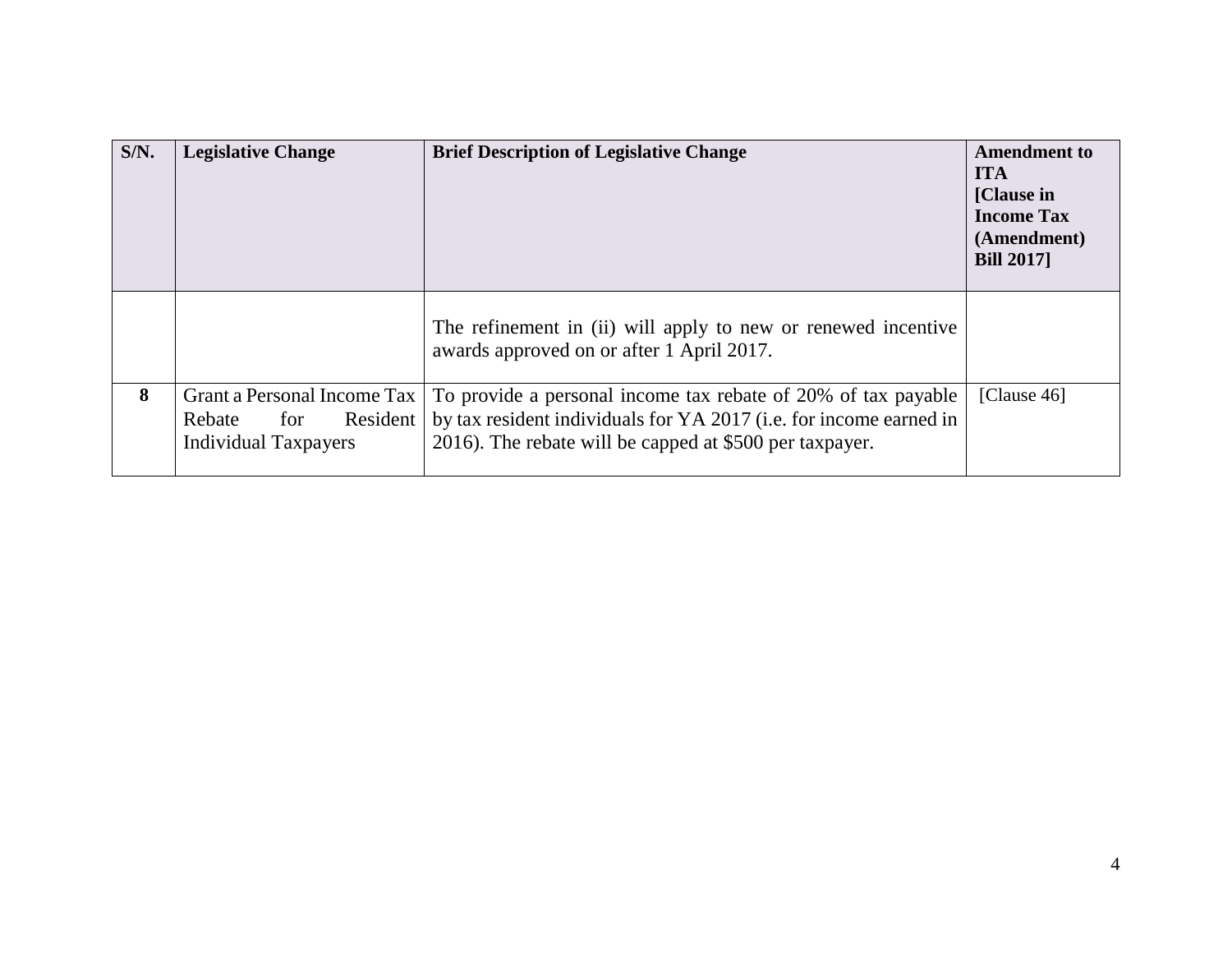| SUMMARY TABLE ON PROPOSED NON-BUDGET CHANGES TO THE INCOME TAX ACT ("ITA") |  |
|----------------------------------------------------------------------------|--|
|                                                                            |  |

| $S/N$ .          | <b>Legislative Change</b>                                                                                                                                                | <b>Brief Description of Legislative Change</b>                                                                                                                                                                                                                                                                                                                                                                                                                                                                                                                                                                                                              | <b>Amendment to ITA</b><br>[Clause in Income<br>Tax (Amendment)<br><b>Bill 2017</b> |
|------------------|--------------------------------------------------------------------------------------------------------------------------------------------------------------------------|-------------------------------------------------------------------------------------------------------------------------------------------------------------------------------------------------------------------------------------------------------------------------------------------------------------------------------------------------------------------------------------------------------------------------------------------------------------------------------------------------------------------------------------------------------------------------------------------------------------------------------------------------------------|-------------------------------------------------------------------------------------|
| 1                | Introduce the requirement<br>mandatory<br>Transfer<br>for<br>("TP")<br>Pricing<br>Documentation<br>requirements ("TPD")<br>and<br>penalties<br>for<br>non-<br>compliance | To introduce a requirement to maintain contemporaneous and<br>adequate TPD, and penalties for non-compliance from ("YA")<br>2019. This requirement is in line with IRAS' existing TP<br>Guidelines.<br>To limit compliance burden for smaller businesses, this requirement<br>will only apply to businesses with turnover exceeding \$10m and<br>significant related party transactions.<br>The amendment will take effect from YA 2019.                                                                                                                                                                                                                    | Section 34F<br>[Clause $21$ ]                                                       |
| $\boldsymbol{2}$ | Clarify existing Comptroller<br>introduce<br>and<br>powers<br>surcharge to enforce arm's<br>length principle                                                             | To provide greater clarity to existing section 34D which allows the<br>Comptroller to enforce the arm's length principle. The powers of<br>the Comptroller for this purpose are elaborated or supplemented in<br>the amendments:<br>i. Disregard the form where the substance of the transaction is<br>inconsistent with the form of the transaction; and<br>ii. Introduce a surcharge for non-compliance with the arm's length<br>principle.<br>To lift the statutory time limit of 4 years for the Comptroller to raise<br>additional assessments for cases under the Mutual Agreement<br>Procedures ("MAP") process to give taxpayers certainty that the | Sections 34D, 34E, 74<br>and 93A<br>[Clauses 20, 21, 37<br>and $41$ ]               |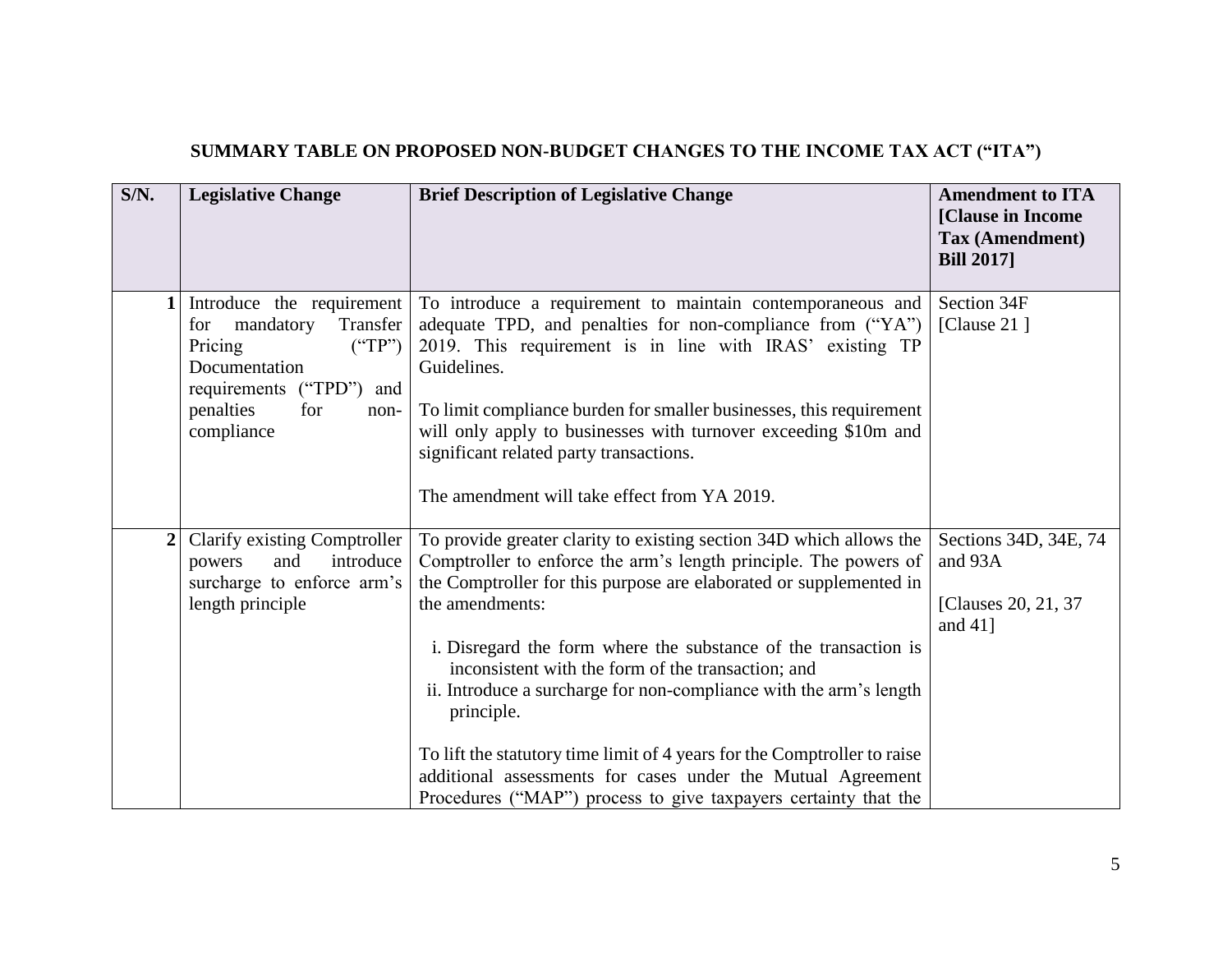| S/N.         | <b>Legislative Change</b>                                                                                                                             | <b>Brief Description of Legislative Change</b>                                                                                                                                                                                                                                                                                                                                                                                                 | <b>Amendment to ITA</b><br>[Clause in Income<br>Tax (Amendment)<br><b>Bill 2017</b> |
|--------------|-------------------------------------------------------------------------------------------------------------------------------------------------------|------------------------------------------------------------------------------------------------------------------------------------------------------------------------------------------------------------------------------------------------------------------------------------------------------------------------------------------------------------------------------------------------------------------------------------------------|-------------------------------------------------------------------------------------|
|              |                                                                                                                                                       | outcome of the MAP agreed with the relevant foreign competent<br>authority can be given full effect by IRAS.<br>To clarify that any claim for error or mistake under section 93A of<br>the ITA <sub>1</sub> on transfer pricing must be supported by contemporaneous<br>and adequate TPD.<br>The amendments will take effect from the date the Amendment Act<br>is published in the Gazette. For the surcharge, it will apply from YA<br>2019. |                                                                                     |
| $\mathbf{3}$ | Enable<br>Minister for<br>the<br>Finance to make an order to<br>modify the provisions of an<br>of<br>Double<br>Avoidance<br><b>Taxation Agreement</b> | To enable Singapore to implement its obligations under the<br>Multilateral Convention to Implement Tax Treaty Related Measures<br>to Prevent Base Erosion and Profit Shifting (also known as the<br>Multilateral Instrument), which Singapore has signed on 7 June<br>2017.<br>The amendment will take effect from the date the Amendment Act<br>is published in the Gazette.                                                                  | Section 49<br>[Clause 36]                                                           |
| $\Delta$     | Introduce a tax framework<br>for re-domiciliation                                                                                                     | To introduce a tax framework for companies which re-domicile into<br>Singapore under the inward re-domiciliation regime, introduced in                                                                                                                                                                                                                                                                                                         | Sections 34G and<br>34H.                                                            |

<sup>1</sup> Section 93A of the ITA allows any person to make an application (within a four-year time limit after the end of the YA in which an assessment has been made) in writing to the Comptroller for relief where the person alleges that an assessment is excessive or any unabsorbed loss, allowance or donation that may be carried forward ought to be of a higher amount, by reason of some error or mistake made in the return or statement by himself.

 $\overline{a}$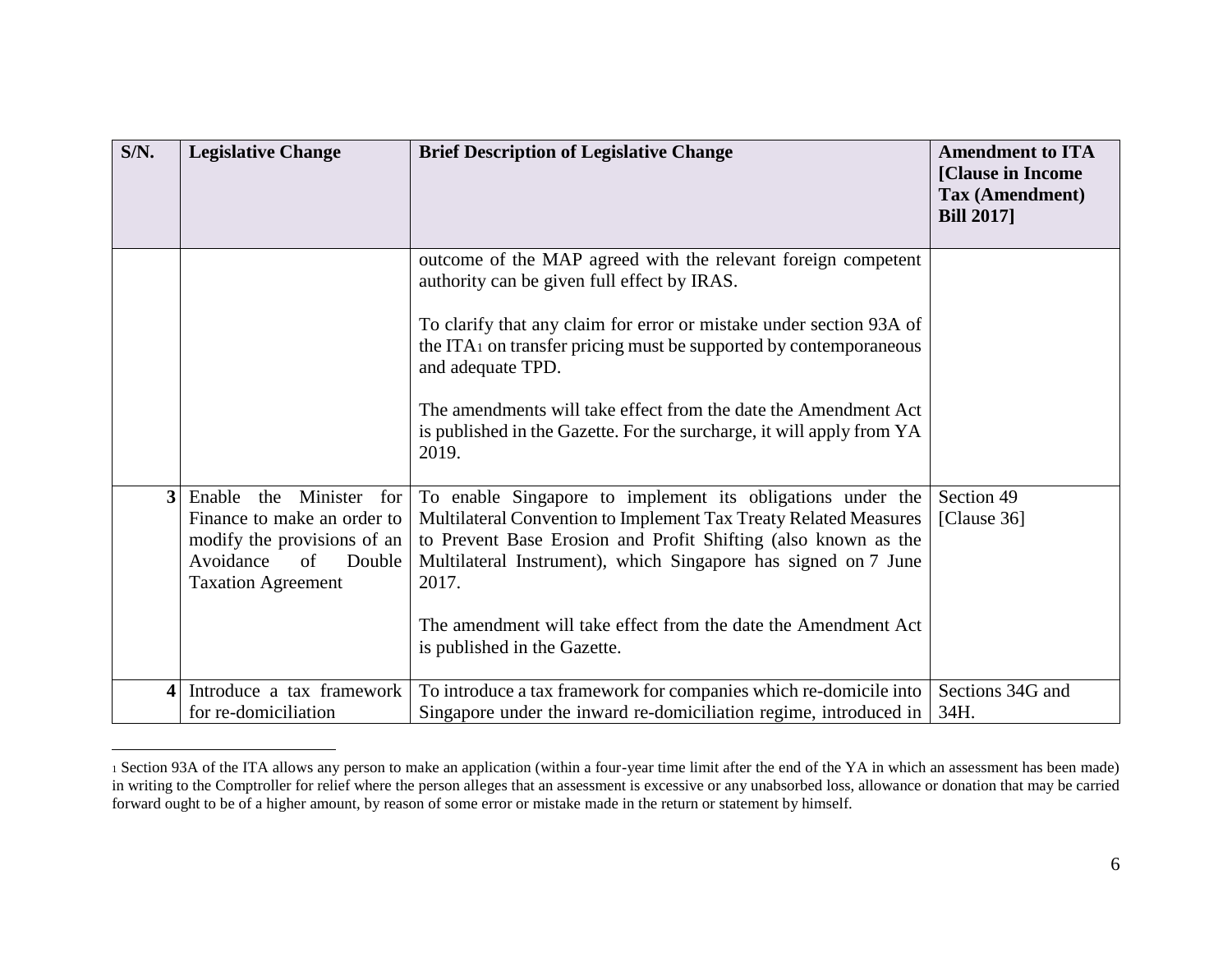| $S/N$ .<br><b>Legislative Change</b> | <b>Brief Description of Legislative Change</b>                                                                                                                                                                                                                                                                                                                                                                                                                                                                                                                                                                                                                                                                                                                                                                                                                                                                                                                                                                                                                                                                                                                                                                                                                 | <b>Amendment to ITA</b><br>[Clause in Income<br>Tax (Amendment)<br><b>Bill 2017</b> |
|--------------------------------------|----------------------------------------------------------------------------------------------------------------------------------------------------------------------------------------------------------------------------------------------------------------------------------------------------------------------------------------------------------------------------------------------------------------------------------------------------------------------------------------------------------------------------------------------------------------------------------------------------------------------------------------------------------------------------------------------------------------------------------------------------------------------------------------------------------------------------------------------------------------------------------------------------------------------------------------------------------------------------------------------------------------------------------------------------------------------------------------------------------------------------------------------------------------------------------------------------------------------------------------------------------------|-------------------------------------------------------------------------------------|
|                                      | the Companies (Amendment) Bill 2017. Under the tax framework,<br>amongst other changes, the re-domiciled company will be subject to<br>the following tax treatment:                                                                                                                                                                                                                                                                                                                                                                                                                                                                                                                                                                                                                                                                                                                                                                                                                                                                                                                                                                                                                                                                                            | [Clause 22]                                                                         |
|                                      | i. Allow the claim of capital allowances for transferred-in plants<br>and machinery used for business in Singapore, based on the<br>lower of their market value on the date of re-domiciliation or<br>net book value;<br>ii. Allow the claim of writing-down allowance for transferred-in<br>intellectual property rights used for business in Singapore,<br>based on the lower of their market value on the date of re-<br>domiciliation or net intangible value;<br>iii. Disallow the deduction of transferred-in trade receivables that<br>have subsequently become bad or impaired after the re-<br>domiciliation, and not tax all subsequent recoveries of the bad<br>debts or reversal of impairment losses that have not been<br>allowed deduction.<br>iv. Disallow the deduction for impairment loss and not tax reversal<br>to impairment for financial assets on revenue account, unless<br>gains or losses from the assets will be taxed or allowed in<br>Singapore;<br>v. Allow a tax credit to relieve double taxation on Singapore<br>sourced income on an approval basis; and<br>vi. Allow a deduction for the pre-commencement expenses<br>incurred by a re-domiciled company that has not commenced<br>business in the original jurisdiction. |                                                                                     |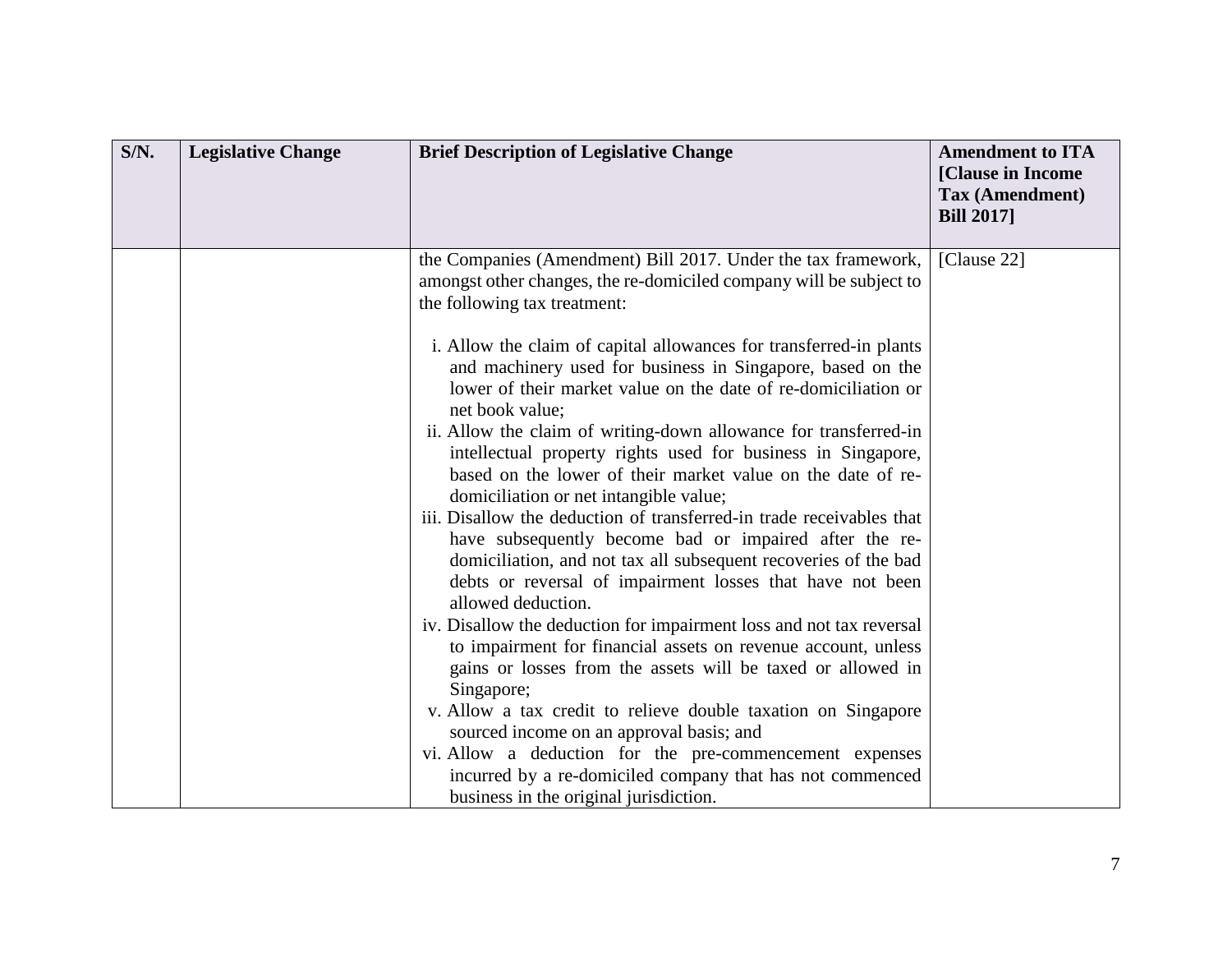| $S/N$ . | <b>Legislative Change</b>                                                                                                                                                                                                                    | <b>Brief Description of Legislative Change</b>                                                                                                                                                                                                                                                                                                                                                                                                                                                                                                                                                                                                                                                                                                                                                                                                                                                                                                   | <b>Amendment to ITA</b><br>[Clause in Income<br>Tax (Amendment)<br><b>Bill 2017</b> |
|---------|----------------------------------------------------------------------------------------------------------------------------------------------------------------------------------------------------------------------------------------------|--------------------------------------------------------------------------------------------------------------------------------------------------------------------------------------------------------------------------------------------------------------------------------------------------------------------------------------------------------------------------------------------------------------------------------------------------------------------------------------------------------------------------------------------------------------------------------------------------------------------------------------------------------------------------------------------------------------------------------------------------------------------------------------------------------------------------------------------------------------------------------------------------------------------------------------------------|-------------------------------------------------------------------------------------|
| 5       | maximum<br>Increase<br>the<br>amount of tax deduction and<br>tax exemption for qualifying<br>third-party<br>voluntary<br>contributions<br>made<br>to<br>Medisave<br>of<br>accounts<br>employees<br>self-<br>and<br>employed persons ("SEPs") | With effect from 1 January 2018, the following changes will be<br>made:<br>i. The maximum amount of contributions made by an employer<br>per year to his employee's Medisave account under the<br>Additional Medisave Contribution Scheme ("AMCS"), which<br>is not treated as income of the employee, will be raised from<br>\$1,500 to \$2,730;<br>ii. The maximum amount of contributions (that is treated as<br>incomez) made by an eligible company per year to the Medisave<br>account of an SEP with whom the eligible company works with<br>that may be exempt from tax in the hands of the SEP will be<br>increased from \$1,500 to \$2,730; and<br>iii. The maximum amount of tax deduction allowable to an<br>employer for his contributions to an employee's Medisave<br>account under AMCS, or to an eligible company for its<br>contribution to the SEP's Medisave account, will be increased<br>from \$1,500 to \$2,730 per year. | Sections 10C, 13 and<br>14.<br>[Clauses 4, 6 and 10]                                |
| 6       | Refine<br>the<br>Insurance<br><b>Business</b><br>Development<br>("IBD") Umbrella Scheme                                                                                                                                                      | To streamline and simplify the scheme, the scope of IBD will be<br>refined to cover both onshore and offshore qualifying activities. The<br>relevant subsidiary legislations will be revised to prescribe the                                                                                                                                                                                                                                                                                                                                                                                                                                                                                                                                                                                                                                                                                                                                    | Sections 14D, 26,<br>37B, 37E and 43C.                                              |

 $\overline{a}$ 

<sup>2</sup> There are also contributions made by an eligible company to an SEPs' Medisave account which are not deemed as income. For example, co-contributions under the Drive and Save Scheme are not deemed as income.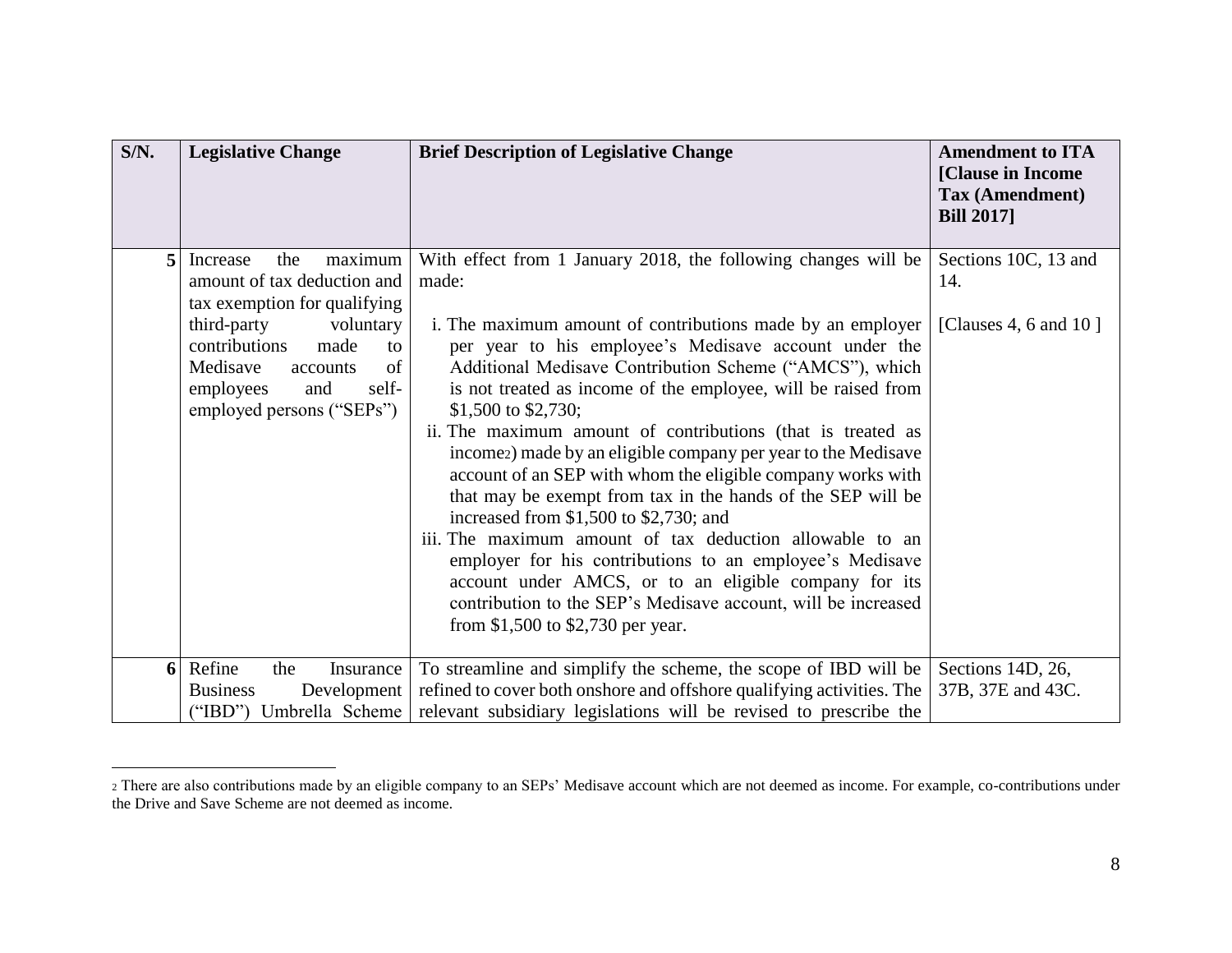| $S/N$ . | <b>Legislative Change</b>                            | <b>Brief Description of Legislative Change</b>                                                                                                                                                                                                                                                                                                                                                                                                                                                                                                                                                                                                                                                                                                                                                                                                                                                                                                                                                                                                                                                                                                                                                                                                              | <b>Amendment to ITA</b><br>[Clause in Income<br>Tax (Amendment)<br><b>Bill 2017</b> |
|---------|------------------------------------------------------|-------------------------------------------------------------------------------------------------------------------------------------------------------------------------------------------------------------------------------------------------------------------------------------------------------------------------------------------------------------------------------------------------------------------------------------------------------------------------------------------------------------------------------------------------------------------------------------------------------------------------------------------------------------------------------------------------------------------------------------------------------------------------------------------------------------------------------------------------------------------------------------------------------------------------------------------------------------------------------------------------------------------------------------------------------------------------------------------------------------------------------------------------------------------------------------------------------------------------------------------------------------|-------------------------------------------------------------------------------------|
|         | <b>Broking</b><br>and<br>Insurance<br><b>Schemes</b> | income from the expanded qualifying activities under IBD as<br>follows:<br>i. Underwriting income derived from insuring and reinsuring both<br>onshore and offshore insurance risks for IBD and IBD-Captive<br>Insurance;<br>ii. Both onshore and offshore investment income (dividend,<br>qualifying interest, gains from sale of qualifying investment)<br>relating to the incentivised insurance business lines for IBD,<br>IBD-Marine Hull and Liability Insurance Business, IBD-<br>Captive Insurance and IBD-Specialised Insurance; and<br>iii. Onshore and offshore broking business income for IBD-<br>Insurance Broking Business and IBD-Specialised Insurance<br><b>Broking Business.</b><br>In addition, the following activities and income will be excluded<br>from the scope of IBD:<br>i. All underwriting income, investment income, and insurance<br>broking commission and fee income from onshore and offshore<br>direct life insurance;<br>ii. All underwriting income, investment income, and insurance<br>broking commission and fee income from onshore and offshore<br>direct stand-alone fire, motor, work injury compensation,<br>personal accident and health insurance;<br>iii. Interest income other than qualifying interest; | [Clauses 17, 27 and<br>44]                                                          |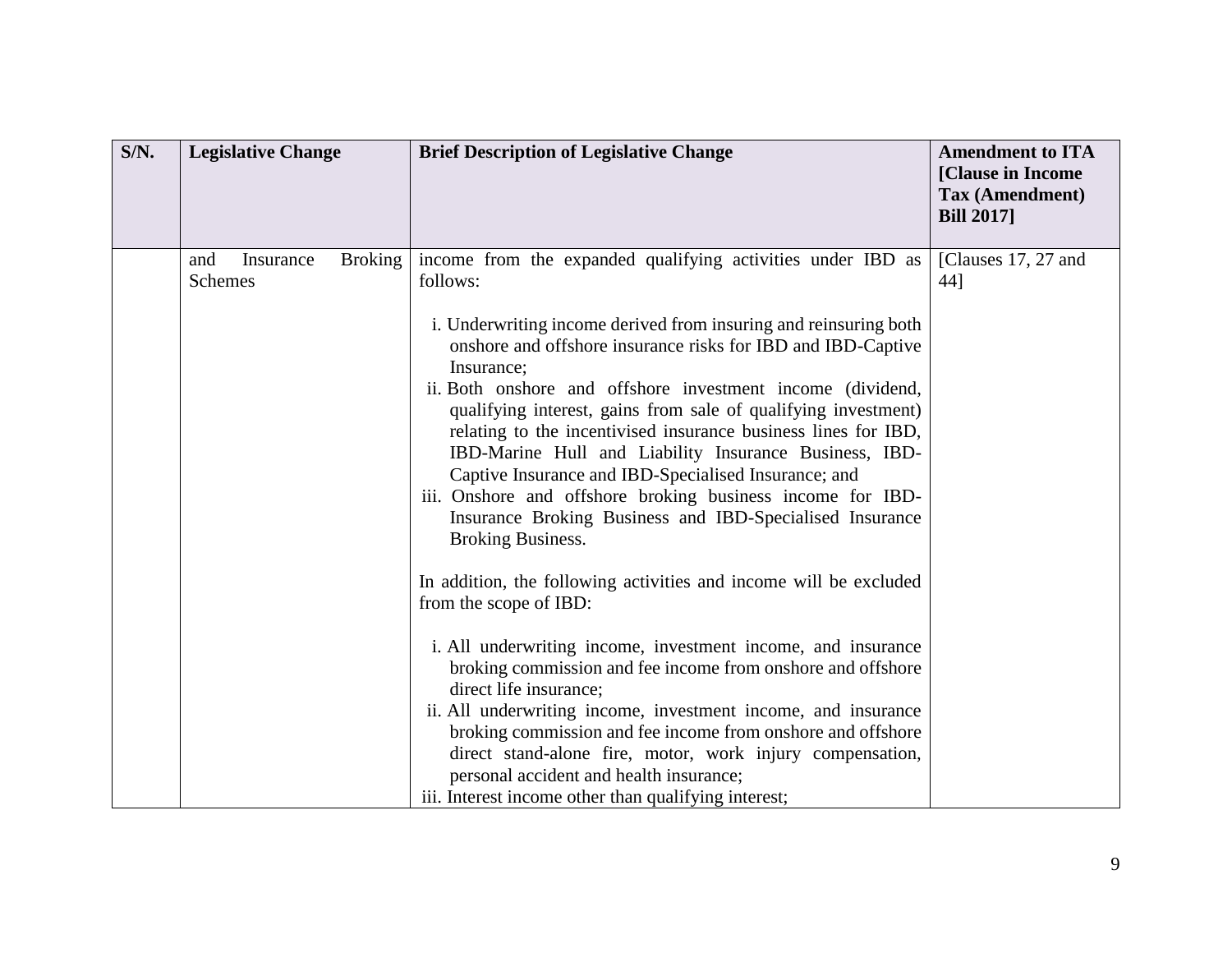| S/N. | <b>Legislative Change</b>                                                                             | <b>Brief Description of Legislative Change</b>                                                                                                                                                                                                                                                                                                                                                                                                                       | <b>Amendment to ITA</b><br>[Clause in Income<br>Tax (Amendment)<br><b>Bill 2017</b> |
|------|-------------------------------------------------------------------------------------------------------|----------------------------------------------------------------------------------------------------------------------------------------------------------------------------------------------------------------------------------------------------------------------------------------------------------------------------------------------------------------------------------------------------------------------------------------------------------------------|-------------------------------------------------------------------------------------|
|      |                                                                                                       | iv. Gains from sale of investments other than qualifying<br>investments; and<br>v. All investment income relating to immovable properties, not<br>relating to any prescribed asset or project, in and outside<br>Singapore.<br>The amendment will take effect for new awards granted or existing<br>awards renewed, on or after 1 June 2017.                                                                                                                         |                                                                                     |
| 7    | Refine the Financial Sector<br>Incentive ("FSI") schemes                                              | In order to maintain tax neutrality as a result of the refined scope of<br>incentivised activities, the tax rate for FSI (standard tier) companies<br>will be increased from 12% to 13.5% for new awards granted or<br>existing awards renewed, on or after 1 June 2017, for incentive<br>period commencing on or after 1 June 2017.                                                                                                                                 | Section 43Q<br>[Clause 29]                                                          |
| 8    | Refine the Maritime Sector<br>Incentive – Shipping related<br>Support Services ("MSI-<br>SSS") scheme | To streamline and rationalise the MSI-SSS award, the following<br>corporate services provided by the MSI-SSS recipients to its<br>approved related company will be excluded under the MSI-SSS<br>scheme:<br>i. Marketing control, planning and brand management services<br>under paragraph (a) of the corporate service definition;<br>ii. Research and development (including test bedding) services<br>carried out on behalf of the approved related company; and | Section 43ZF<br>[Clause $33$ ]                                                      |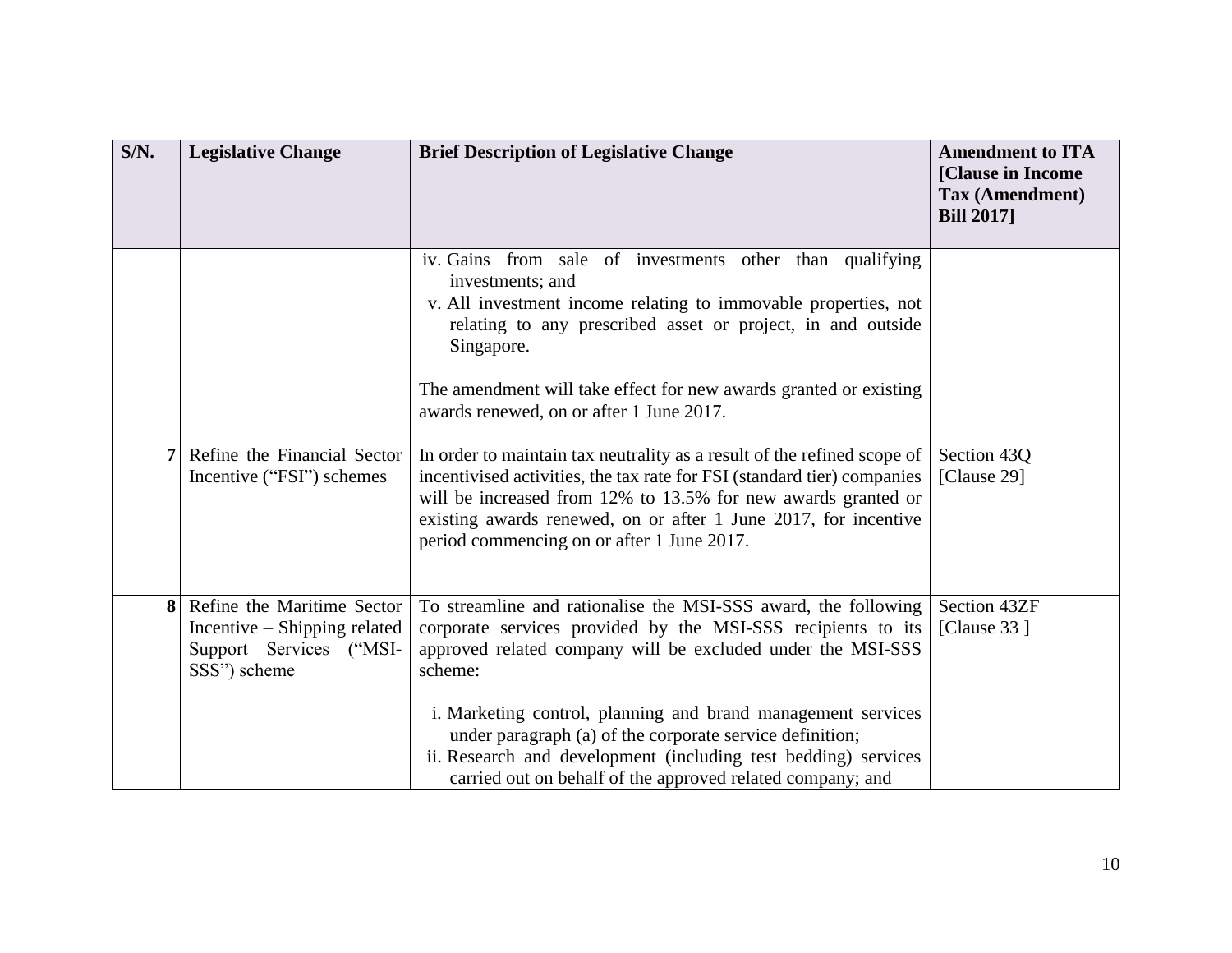| S/N. | <b>Legislative Change</b>                                                                                                               | <b>Brief Description of Legislative Change</b>                                                                                                                                                                                                                                                                                                                                                                                                  | <b>Amendment to ITA</b><br>[Clause in Income<br>Tax (Amendment)<br><b>Bill 2017</b> |
|------|-----------------------------------------------------------------------------------------------------------------------------------------|-------------------------------------------------------------------------------------------------------------------------------------------------------------------------------------------------------------------------------------------------------------------------------------------------------------------------------------------------------------------------------------------------------------------------------------------------|-------------------------------------------------------------------------------------|
|      |                                                                                                                                         | iii. Intellectual property management services under paragraph (f)<br>of the corporate service definition.                                                                                                                                                                                                                                                                                                                                      |                                                                                     |
|      |                                                                                                                                         | The amendment will take effect for income derived on or after the<br>date the Amendment Act is published in the Gazette.                                                                                                                                                                                                                                                                                                                        |                                                                                     |
| 9    | Clarify<br>of<br>the<br>scope<br>Corporate Services under<br>the MSI-SSS scheme                                                         | To clarify that under the definition of corporate services,<br>Information Technology ("IT") services refers to IT support<br>services.                                                                                                                                                                                                                                                                                                         | Section 43ZF<br>[Clause 33]                                                         |
|      |                                                                                                                                         | The amendment will take effect for income derived on or after 2<br>June 2011.                                                                                                                                                                                                                                                                                                                                                                   |                                                                                     |
| 10   | Clarify the definition of ship<br>management services under<br>Maritime Sector Incentive<br>("MSI")                                     | To clarify on the scope of ship management services that qualifies<br>for tax exemption for the period from 22 February 2010 to 23<br>February 2015 under the MSI – Singapore Registry of Ships and the<br>MSI - Approved International Shipping Enterprise award and for<br>the purpose of definition of ship management services under the<br>MSI-Shipping Related Support Services.<br>The amendment will take effect from 22 February 2010. | Section 13A<br>[Clause 7]                                                           |
|      | 11 End-date the tax exemption<br>for relevant income of<br>eligible<br>Family-owned<br>Holding<br>Investment<br>Company ("FIHC scheme") | To introduce an end-date of YA 2023 to the tax benefit accorded to<br>the existing incentive recipients of the FIHC scheme.<br>Although the FIHC scheme was discontinued from 1 April 2013,<br>existing incentive recipients of the FIHC scheme (which were<br>incorporated before 1 April 2013) were able to continue enjoying                                                                                                                 | Section 13W<br>[Clause 8]                                                           |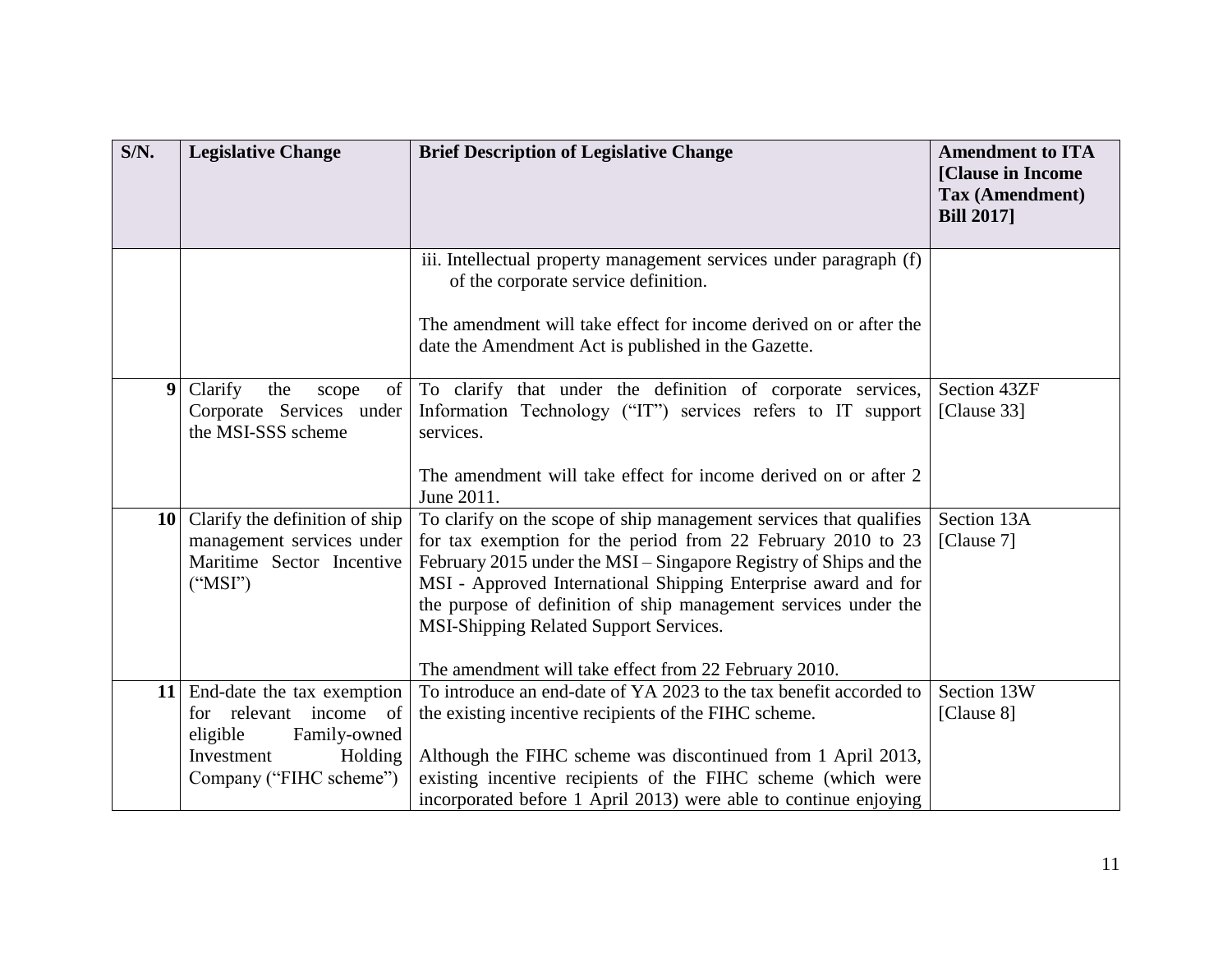| S/N.            | <b>Legislative Change</b>                             | <b>Brief Description of Legislative Change</b>                                                                                                                                                                                                                                                                                                                                                                                                                              | <b>Amendment to ITA</b><br>[Clause in Income<br>Tax (Amendment)<br><b>Bill 2017</b> |
|-----------------|-------------------------------------------------------|-----------------------------------------------------------------------------------------------------------------------------------------------------------------------------------------------------------------------------------------------------------------------------------------------------------------------------------------------------------------------------------------------------------------------------------------------------------------------------|-------------------------------------------------------------------------------------|
|                 |                                                       | the scheme benefit as long as they satisfy its conditions for every<br>subsequent basis period beginning on or after 1 April 2013.<br>Companies incorporated on or after 1 April 2013 are unable to enjoy<br>the scheme benefits.                                                                                                                                                                                                                                           |                                                                                     |
|                 |                                                       | The end-date of the tax benefit ensures parity in tax treatment across<br>all family-owned investment holding companies, whether they were<br>incorporated before, on or after 1 April 2013. The end-date of YA<br>2023 allows existing incentive recipients of the FIHC scheme<br>sufficient time to transit to alternative tax incentive schemes, where<br>necessary, while allowing them to continue availing themselves to<br>the tax incentive for another five years. |                                                                                     |
| 12 <sup>1</sup> | Enhance the Global Trader<br>Programme ("GTP")        | To allow a company that carries on the following businesses to be<br>approved under the GTP, subject to conditions:                                                                                                                                                                                                                                                                                                                                                         | Section 43P<br>[Clause 28]                                                          |
|                 |                                                       | i. international trading in commodities derivatives;<br>ii. brokering international trades in commodities.                                                                                                                                                                                                                                                                                                                                                                  |                                                                                     |
|                 |                                                       | Currently, businesses conducting such activities can only be<br>approved under the GTP if they are also in the business of physical<br>trading. The amendment will take effect from the date the<br>Amendment Act is published in the Gazette.                                                                                                                                                                                                                              |                                                                                     |
| 13              | Extend the concessionary<br>income tax rate of 10% on | To continue to promote the listing of REITs in Singapore and<br>strengthen Singapore's position as a REITs hub in Asia, the                                                                                                                                                                                                                                                                                                                                                 | Section 45G<br>[Clause 35]                                                          |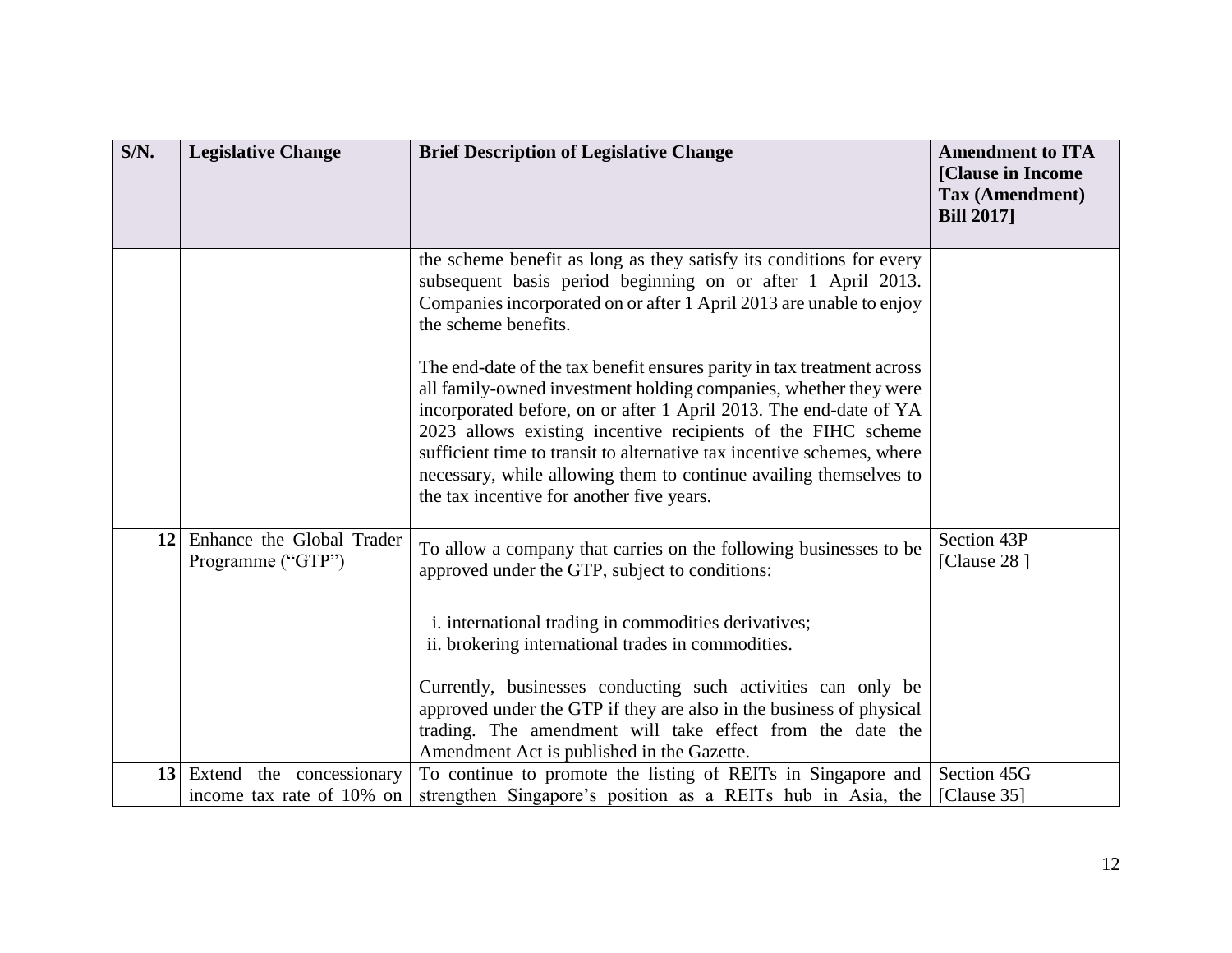| S/N. | <b>Legislative Change</b>                                                                                                                     | <b>Brief Description of Legislative Change</b>                                                                                                                                                                                                                                                                                                                                                                                                                                                                                                                                                                                                                                                                                                                                                                                                                                                                                                                                 | <b>Amendment to ITA</b><br>[Clause in Income<br>Tax (Amendment)<br><b>Bill 2017</b> |
|------|-----------------------------------------------------------------------------------------------------------------------------------------------|--------------------------------------------------------------------------------------------------------------------------------------------------------------------------------------------------------------------------------------------------------------------------------------------------------------------------------------------------------------------------------------------------------------------------------------------------------------------------------------------------------------------------------------------------------------------------------------------------------------------------------------------------------------------------------------------------------------------------------------------------------------------------------------------------------------------------------------------------------------------------------------------------------------------------------------------------------------------------------|-------------------------------------------------------------------------------------|
|      | distributions made by the<br>trustee of a Real Estate<br>Investment Trust ("REIT")<br>to qualifying non-resident<br>non-individual investors  | concessionary income tax rate of 10% on distributions made by the<br>trustee of a REIT to qualifying non-resident non-individual<br>investors of listed REITs, among other tax concessions, was<br>extended till 31 March 2020.                                                                                                                                                                                                                                                                                                                                                                                                                                                                                                                                                                                                                                                                                                                                                |                                                                                     |
|      | 14 Revise a condition for tax<br>deduction for tax resident<br>individuals'<br>voluntary<br>contributions<br>their<br>to<br>Medisave accounts | Currently, one of the conditions for a tax deduction under section<br>$39(2)(q)$ of the ITA for a voluntary contribution to an individual's<br>CPF Medisave account is that such contributions, together with the<br>existing balance in the account, are within the "basic healthcare<br>sum" ("BHS"), being the maximum amount directed by the Minister<br>for Manpower under section 13(6) of the Central Provident Fund<br>Act.<br>With effect from 1 January 2017, the Minister may direct different<br>maximum amounts for different classes of CPF members. Each<br>cohort's BHS is fixed when they turn 65 years old. The yearly BHS<br>adjustment will continue to apply to cohorts aged below 65.<br>This condition will be revised, with effect from 1 January 2017, to<br>clarify that a voluntary contribution, together with existing balance<br>in the Medisave account, has to be within the BHS applicable to the<br>individual to qualify for tax deduction. | Section 39<br>[Clause $25$ ]                                                        |
|      | 15 Provide basis to implement                                                                                                                 | The widespread use of computers and mobile devices allows                                                                                                                                                                                                                                                                                                                                                                                                                                                                                                                                                                                                                                                                                                                                                                                                                                                                                                                      | Sections 8 and 8A                                                                   |
|      | an "opt-out" approach for                                                                                                                     | taxpayers to receive digital instead of hardcopy tax notices. The use                                                                                                                                                                                                                                                                                                                                                                                                                                                                                                                                                                                                                                                                                                                                                                                                                                                                                                          | [Clauses 2 and 3]                                                                   |
|      | digital tax notices                                                                                                                           | of digital notices gives taxpayers greater convenience, security and                                                                                                                                                                                                                                                                                                                                                                                                                                                                                                                                                                                                                                                                                                                                                                                                                                                                                                           |                                                                                     |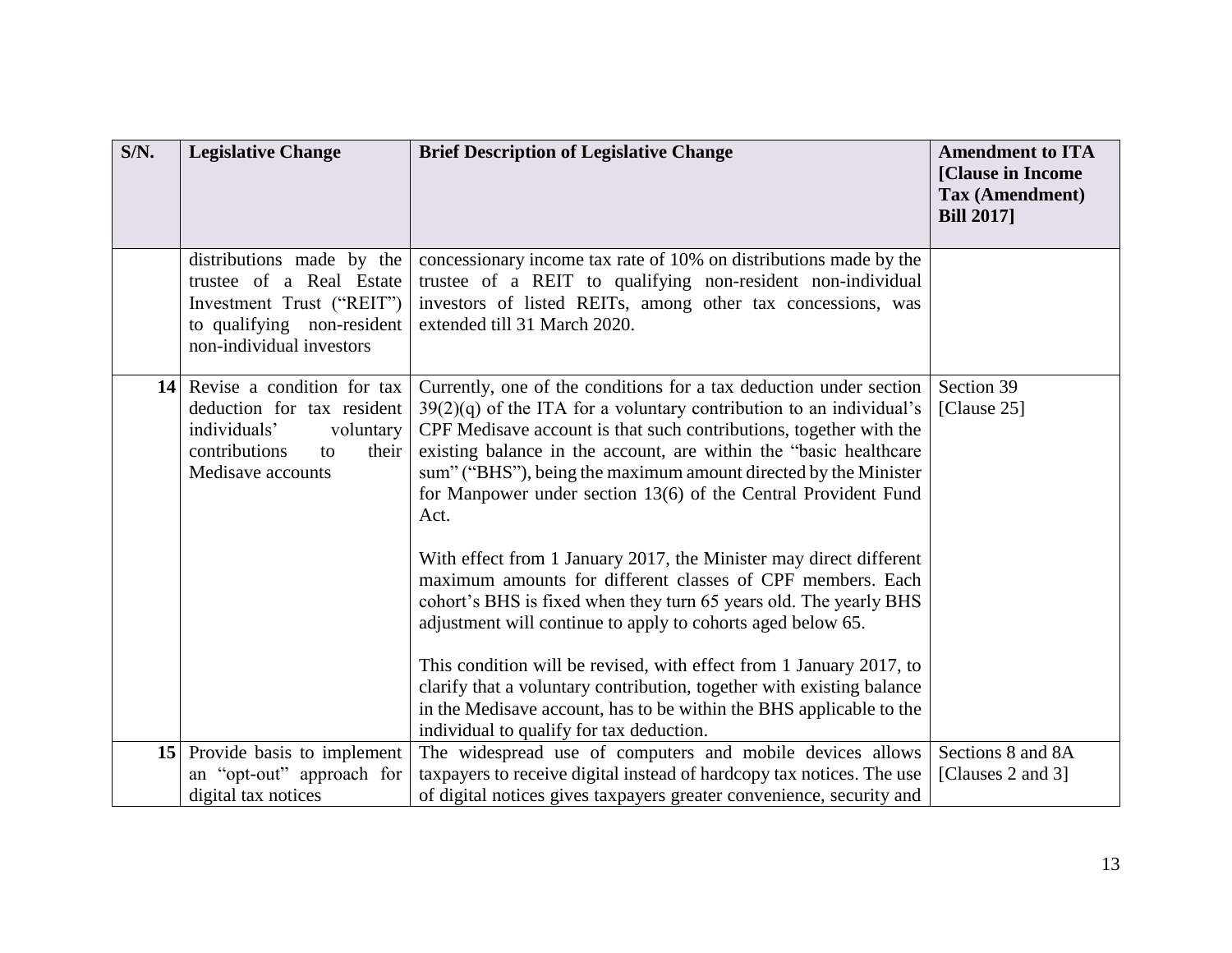| S/N. | <b>Legislative Change</b>                                                                                                     | <b>Brief Description of Legislative Change</b>                                                                                                                                                                                                                                                                                                                                                                                                                                                                                                                                                                                                                                                                                                                                                                                                                                                      | <b>Amendment to ITA</b><br>[Clause in Income<br>Tax (Amendment)<br><b>Bill 2017</b> |
|------|-------------------------------------------------------------------------------------------------------------------------------|-----------------------------------------------------------------------------------------------------------------------------------------------------------------------------------------------------------------------------------------------------------------------------------------------------------------------------------------------------------------------------------------------------------------------------------------------------------------------------------------------------------------------------------------------------------------------------------------------------------------------------------------------------------------------------------------------------------------------------------------------------------------------------------------------------------------------------------------------------------------------------------------------------|-------------------------------------------------------------------------------------|
|      |                                                                                                                               | timeliness of alert. To enable more taxpayers to benefit from digital<br>channels, the ITA will be amended so that taxpayers who wish to<br>continue receiving hardcopies can opt out while others will receive<br>digital tax notices. (The current provisions of the ITA require<br>taxpayers to provide specific consent before the Comptroller can<br>issue them with digital tax notices instead of hardcopy notices.)<br>Taxpayers will have the flexibility to manage their preference for<br>hardcopy or e-copy.<br>For more information on the change, please refer to the draft Goods<br>and Services Tax (Electronic Service) Regulations 2017 ("GST e-<br>Service Regulations"). Provisions similar to those contained in the<br>GST e-Service Regulations will apply for income tax.<br>The amendment will take effect from the date the Amendment Act<br>is published in the Gazette. |                                                                                     |
|      | 16 Provide<br>for<br>greater<br>operational flexibility for<br>hearings at the Income Tax<br>Board of Review ("the<br>Board") | Under section 78 of the ITA, all the powers, duties and functions of<br>the Board may be exercised, discharged or performed by any<br>committee of the Board consisting of not less than 3 members of the<br>Board, at least one of whom shall be the Chairman of the Board or<br>Deputy Chairman of the Board.<br>To provide operational flexibility, it is proposed that at any time<br>before delivery of the judgment on an appeal, if any member of the<br>committee hearing the appeal is unable, through illness or any other                                                                                                                                                                                                                                                                                                                                                                | Section 80A<br>[Clause $38$ ]                                                       |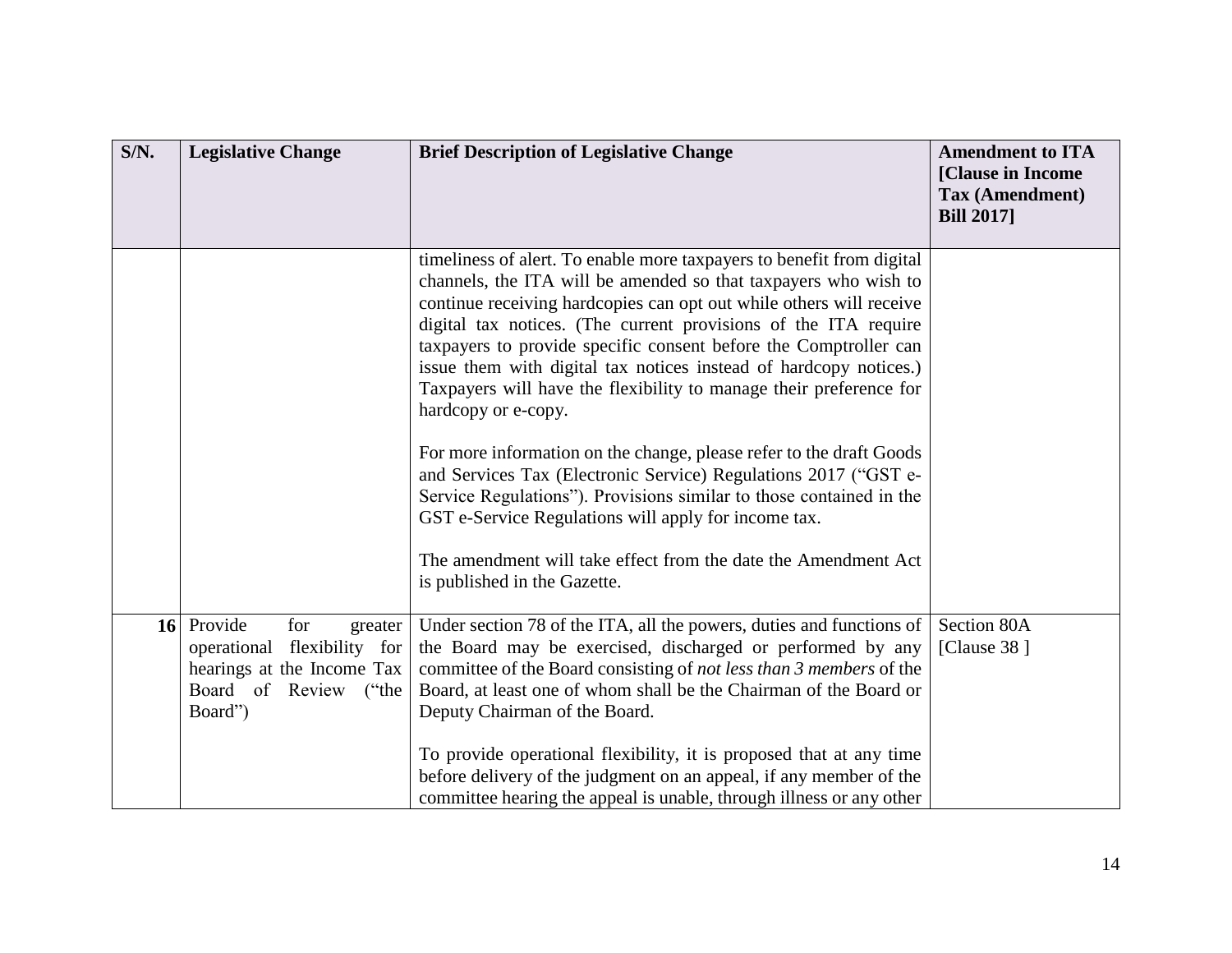| S/N.            | <b>Legislative Change</b>                                                                                                                                                                                                                                       | <b>Brief Description of Legislative Change</b>                                                                                                                                                                                                                                                                                                                                                                                | <b>Amendment to ITA</b><br>[Clause in Income<br><b>Tax (Amendment)</b><br><b>Bill 2017</b> |
|-----------------|-----------------------------------------------------------------------------------------------------------------------------------------------------------------------------------------------------------------------------------------------------------------|-------------------------------------------------------------------------------------------------------------------------------------------------------------------------------------------------------------------------------------------------------------------------------------------------------------------------------------------------------------------------------------------------------------------------------|--------------------------------------------------------------------------------------------|
|                 |                                                                                                                                                                                                                                                                 | cause, to continue to hear or to determine the appeal, the remaining<br>members of the committee, not being less than 2, shall, if the parties<br>consent, hear and determine the appeal.<br>The amendment will take effect from the date the Amendment Act<br>is published in the Gazette.                                                                                                                                   |                                                                                            |
| 17 <sup>1</sup> | Enable<br>Minister of<br>the<br>Finance<br>declare<br>$\mathsf{to}$<br>authority<br>competent<br>entered into<br>agreements<br>between<br>competent<br>authorities of two or more<br>contracting jurisdictions as<br>international tax compliance<br>agreements | To clarify that a competent authority agreement, entered into<br>between IRAS and a competent authority in another jurisdiction or<br>competent authorities of two or more jurisdictions, is an<br>international tax compliance agreement under section 105K.                                                                                                                                                                 | Section 105K<br>[Clause 42]                                                                |
|                 | 18 Amend the provision to<br>make clear the tax treatment<br>of policy liabilities ("PL")<br>of insurers                                                                                                                                                        | The amendments are intended:<br>i. To make clear that a tax deduction is granted to Singapore<br>general (re)insurers for an amount equal to an increase in PLs,<br>or taxing such (re)insurers on an amount equal to a decrease in<br>PLs for each YA.<br>ii. To clarify the tax treatment when an insurer in Singapore (the<br>transferee) takes over PLs of an insurance business from<br>another person (the transferor). | Section 26<br>[Clause 17]                                                                  |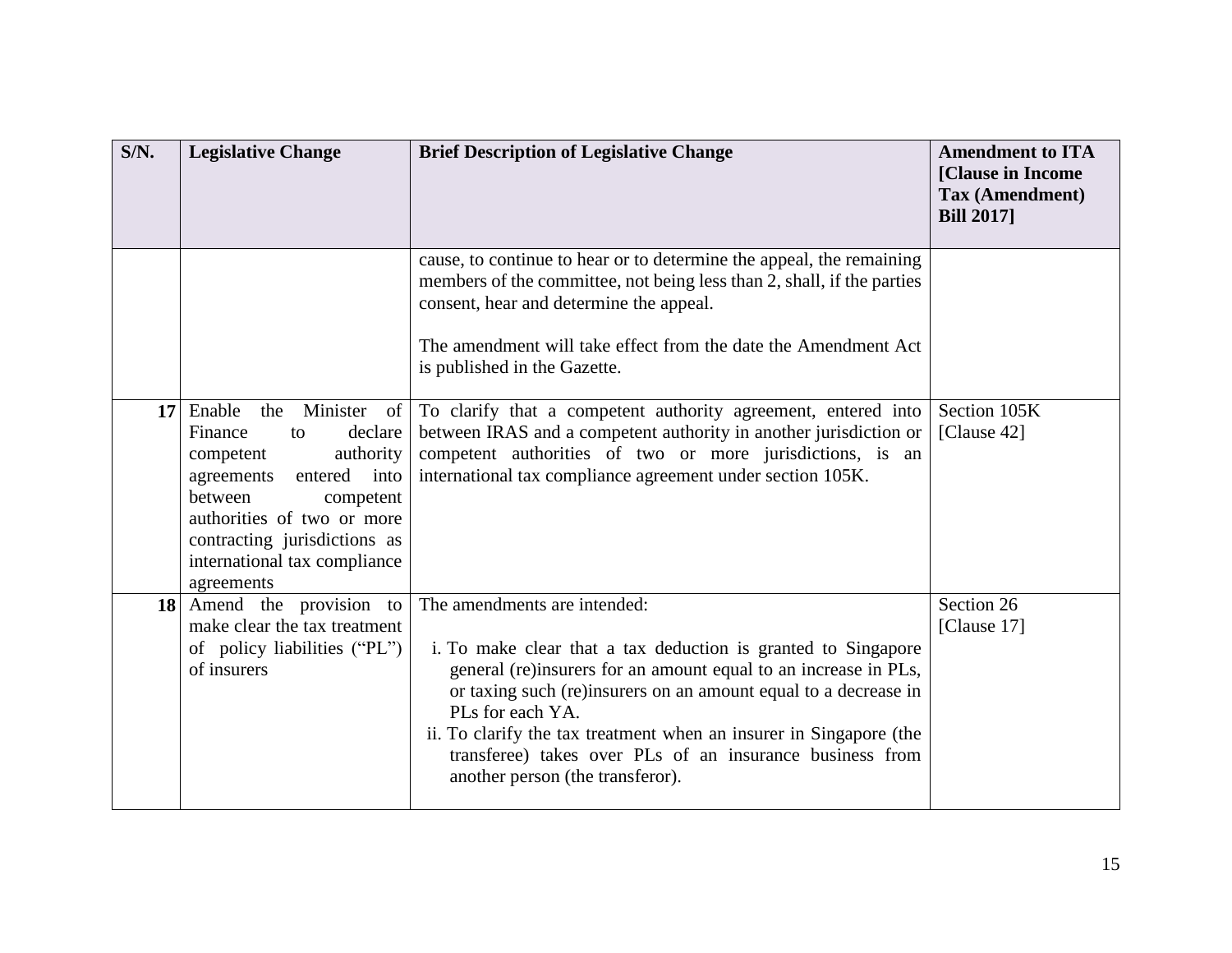| S/N.            | <b>Legislative Change</b>                                                                                            | <b>Brief Description of Legislative Change</b>                                                                                                                                                                                                                                                                                                                                                                                                                                                                                                                                                                                                                                                                                                                        | <b>Amendment to ITA</b><br>[Clause in Income<br>Tax (Amendment)<br><b>Bill 2017</b> |
|-----------------|----------------------------------------------------------------------------------------------------------------------|-----------------------------------------------------------------------------------------------------------------------------------------------------------------------------------------------------------------------------------------------------------------------------------------------------------------------------------------------------------------------------------------------------------------------------------------------------------------------------------------------------------------------------------------------------------------------------------------------------------------------------------------------------------------------------------------------------------------------------------------------------------------------|-------------------------------------------------------------------------------------|
|                 |                                                                                                                      | This applies for both general insurers and life insurers (in relation to<br>non-participating fund and investment-linked fund).<br>The<br>amendment will take effect from the date the Amendment Act is<br>published in the Gazette.                                                                                                                                                                                                                                                                                                                                                                                                                                                                                                                                  |                                                                                     |
| 19 <sup>1</sup> | Introduce<br>Financial<br>Reporting Standard ("FRS")<br>109 tax treatment                                            | To provide for the tax treatment of financial instruments under the<br>new FRS 109 - Financial Instruments, which will apply to entities<br>for financial periods beginning on or after 1 January 2018. FRS 109<br>replaces the existing FRS 39 – Financial Instruments: Recognition<br>& Measurement. The FRS 109 tax treatment, largely aligns the tax<br>treatment of financial instruments to the accounting treatment.                                                                                                                                                                                                                                                                                                                                           | Sections 13Z, 14I, 22,<br>26, 34A and 34AA<br>[Clauses 9, 13, 16, 17,<br>18 and 19] |
|                 | 20 Provide for adjustments to<br>the amount of statutory or<br>exempt income arising from<br>the adoption of FRS 115 | FRS 115 - Revenue from Contracts with Customers, will be<br>effective for annual periods beginning on or after 1 January 2018. It<br>supersedes existing accounting standards, FRS $11 -$ Construction<br>Contracts, FRS 18 - Revenue, INT FRS 113 - Customer Loyalty<br>Programmes, INT FRS 115 - Agreements for the Construction of<br>Real Estate, INT FRS 118 - Transfers of Assets from Customers,<br>and INT FRS 31 - Revenue: Barter Transactions involving<br>Advertising Services.<br>To allow adjustments to be made to the amount of statutory or<br>exempt income of a person for the YA of the basis period in which<br>FRS 115 is first applied.<br>To introduce consequential amendment to section 10F of the ITA,<br>which makes reference to FRS 11. | Sections 10F and 34I<br>[Clauses 5 and 23]                                          |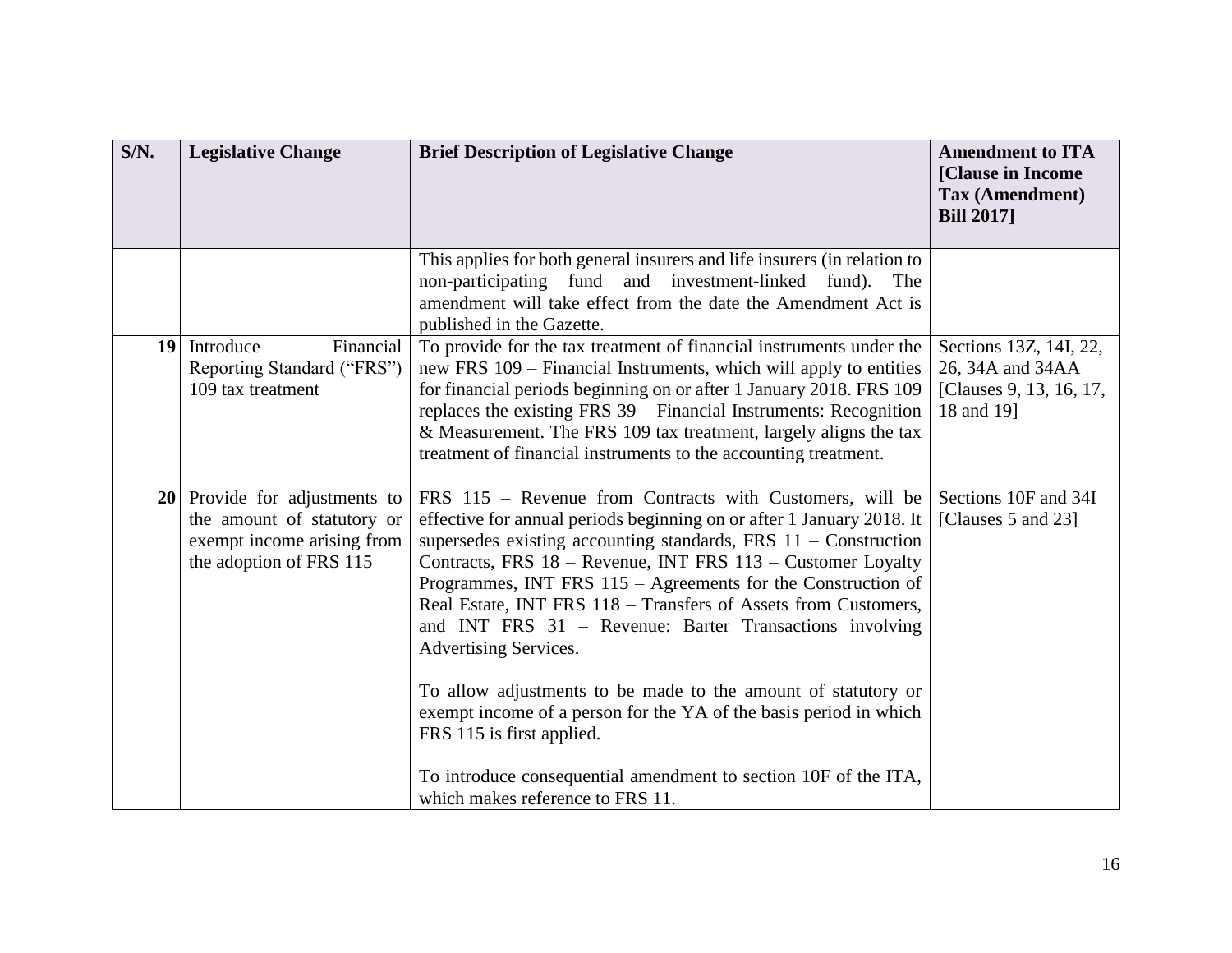| S/N. | <b>Legislative Change</b>                                                                                                                                               | <b>Brief Description of Legislative Change</b>                                                                                                                                                                                                                          | <b>Amendment to ITA</b><br>[Clause in Income<br>Tax (Amendment)<br><b>Bill 2017</b> |
|------|-------------------------------------------------------------------------------------------------------------------------------------------------------------------------|-------------------------------------------------------------------------------------------------------------------------------------------------------------------------------------------------------------------------------------------------------------------------|-------------------------------------------------------------------------------------|
| 21   | provision<br>Amend<br>the<br>relating to the applicable<br>penalties for failure to give<br>requisite notification to the<br>Comptroller after tax has<br>been withheld | To clarify that penalties would apply if requisite notification is not<br>given to the Comptroller, regardless of the amount of tax withheld.<br>The amendment will take effect from the date the Amendment Act<br>is published in the Gazette.                         | Section 45<br>[Clause $34$ ]                                                        |
| 22   | National<br>Rename<br>the<br>Service Recognition Award<br>the National Service<br><b>as</b><br>Medical<br>Housing,<br>and<br><b>Education Awards</b>                    | With the "National Service Recognition Award" renamed as the<br>"National Service Housing, Medical and Education Awards", the<br>provisions for the tax exemption of the award will be updated<br>correspondingly.<br>The amendment will take effect from 1 April 2014. | Section 13<br>[Clause $6$ ]                                                         |
| 23   | Repeal the provision relating<br>the<br>temporary<br>to<br>liberalisation<br>of foreign<br>sourced income exemption<br>("FSIE")                                         | The provision is obsolete as the temporary liberalisation of FSIE no<br>longer applies.                                                                                                                                                                                 | Section 13<br>[Clause 43]                                                           |
| 24   | Repeal the provision relating<br>to temporary enhancement<br>of loss carry-back relief for<br>YA 2009 and YA 2010                                                       | The provision is obsolete as the temporary enhancement of loss<br>carry-back relief no longer applies.                                                                                                                                                                  | Sections 23, 36A,<br>36C, 37 and 37E<br>[Clause 43]                                 |
| 25   | Repeal the provision relating<br>deduction<br>for hotel<br>tο<br>refurbishment expenditure                                                                              | The provision is obsolete as the scheme had expired on 30 June 2003<br>and no new awards can be granted after the sunset date.                                                                                                                                          | Sections 14M and 15<br>[Clause 43]                                                  |